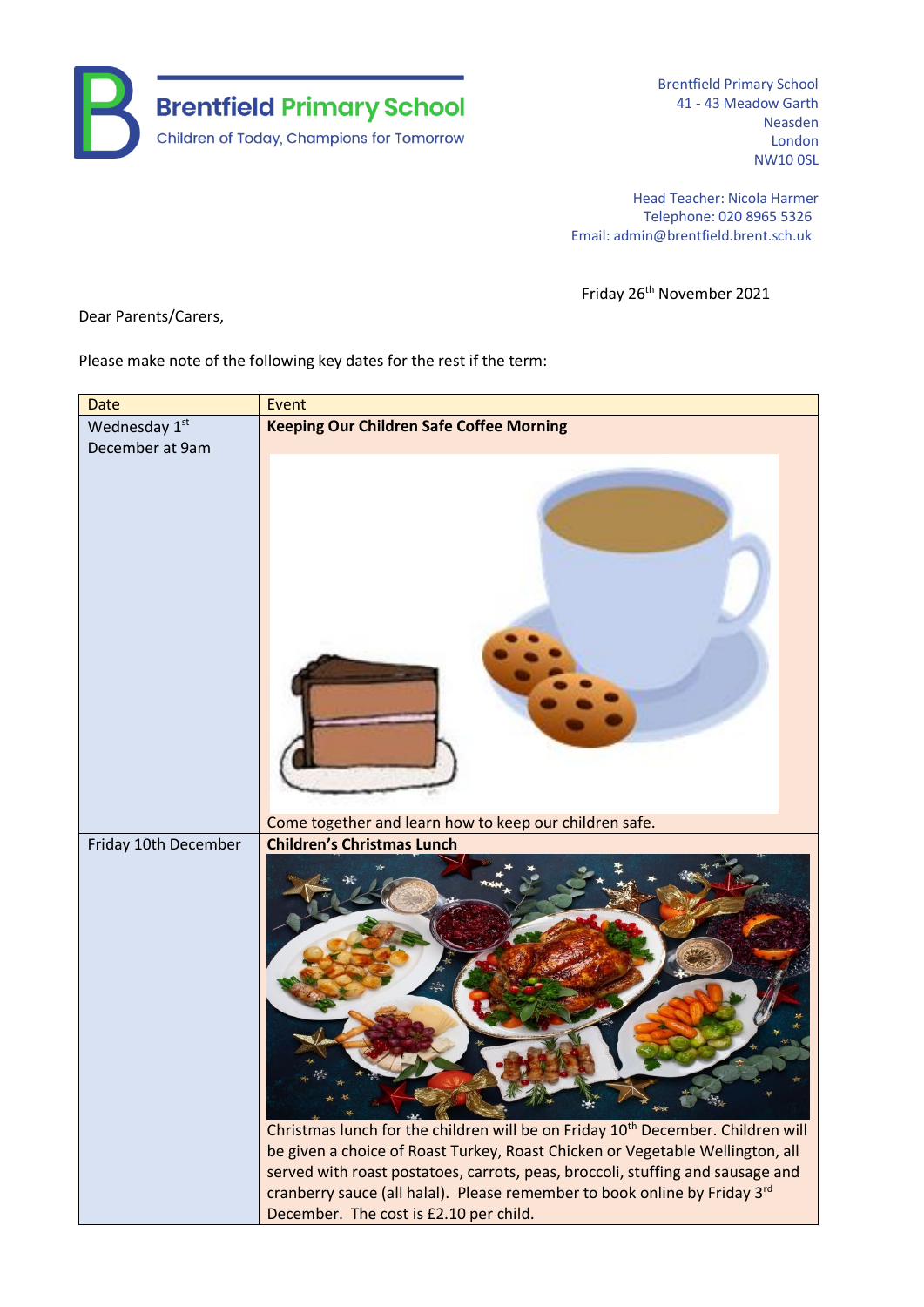

Brentfield Primary School 41 - 43 Meadow Garth Neasden London NW10 0SL

|                                                                       | Please click on this link to let us know if your child is having Christmas Lunch<br>or not: https://docs.google.com/forms/d/e/1FAIpQLSd_Q6jWzTtHbGL-<br>AfCnVQDTMfdG_n7vvAj9E3bjvg14tFLx9A/viewform                                              |
|-----------------------------------------------------------------------|--------------------------------------------------------------------------------------------------------------------------------------------------------------------------------------------------------------------------------------------------|
| Wednesday 8 <sup>th</sup><br>December at 9am                          | <b>Keeping Our Children Safe Coffee Morning</b>                                                                                                                                                                                                  |
|                                                                       | Come together and learn how to keep our children safe.                                                                                                                                                                                           |
| Thursday 9 <sup>th</sup> December<br>at 9:15am and again at<br>2:30pm | <b>EYFS Nativity</b><br>Bookings must be made online. Due to Covid restrictions only one adult per<br>child can attend. All adults must wear a mask and sanitise their hands. A<br>Google Form link will be sent to you shortly for you to book. |
| Monday 13 <sup>th</sup><br>December                                   | <b>Achievement Assemblies</b>                                                                                                                                                                                                                    |